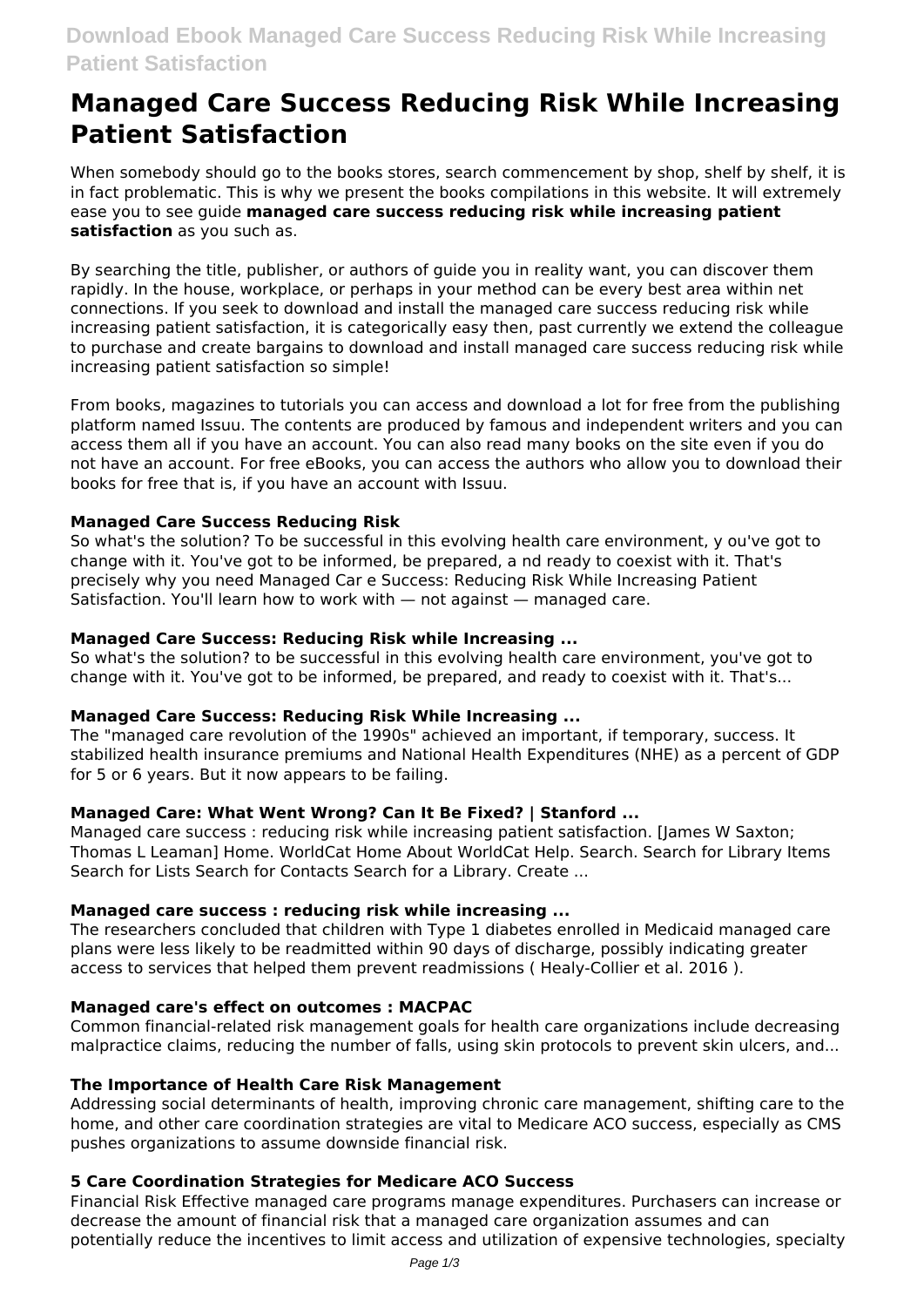# **Download Ebook Managed Care Success Reducing Risk While Increasing Patient Satisfaction**

#### services, and long-term care (Frank et al., 1995).

#### **Trends in Managed Care - Managing Managed Care - NCBI ...**

In order to achieve the triple aim, health care delivery systems throughout the country are working to effectively treat patient populations, while at the same time decreasing health risks and health care costs. Care management has emerged as a primary means of managing the health of a defined population.

#### **Care Management: Implications for Medical Practice, Health ...**

Managed care tends to decrease or eliminate individuals' incentives to overuse services. It generally reduces patient out-of-pocket expenses and other financial barriers to health care. Managed care also has the potential to achieve better coordination of patient services.

#### **Managed care | health insurance and system | Britannica**

The processes, technology and staff engagement needed to deliver high-value care have been carefully developed over time as we have increased the number and scope of our full-risk contracts. With this new BCBSMA collaboration in place, 65% of Atrius Health's patients are cared for under global-risk contracts, accounting for more than 80% of ...

#### **Atrius Health: Experience with global-risk contracts paves ...**

Managed Care is a health care delivery system organized to manage cost, utilization, and quality. Medicaid managed care provides for the delivery of Medicaid health benefits and additional services through contracted arrangements between state Medicaid agencies and managed care organizations (MCOs) that accept a set per member per month (capitation) payment for these services.

#### **Managed Care | Medicaid**

Managed care plans also are reducing—and, in some cases, eliminating altogether—multiyear rate guarantees and premium caps for purchasers, which had been prevalent in some markets since 1996. In...

#### **The Changing Face Of Managed Care | Health Affairs**

Moves in managed-care stocks have been dramatic in recent days, though much of the action has been driven by former Vice President Joe Biden's success in the Super Tuesday primaries, which...

#### **Health Insurers' Main Coronavirus Risk Is Unemployment ...**

Some are targeting Medicaid and their payments to Medicaid managed care organizations (MCOs) as a place for spending reductions. That may be done through reductions to capitation payment rates or it can be done by imposing a risk corridor, saying that MCO profits that exceed 1.5%, for example, will be returned to the Medicaid program.

#### **Using Risk Corridors to Reduce State Payments to Medicaid ...**

Nurses Drive Success of Program To Reduce Delirium-Related Falls September 3, 2018 Keeping patients from falling has become a priority for all manner of health care providers, partly because falls and fall prevention are often factored into quality scores.

#### **Nurses Drive Success of Program To ... - Managed Care magazine**

Effective risk management solutions Managed Care Organizations Leverage PLEXIS' Core Administrative Platform to Reduce Costs and Improve Quality of Care "Evidence suggests that, compared to state-run fee-for-service, managed care can reduce overall Medicaid program costs, while providing better patient outcomes."

#### **Managed Care Organizations | PLEXIS Healthcare Systems**

While providers need to assume some of the risk traditionally managed by payers for value-based care success, payers must also shift their business to help their providers reduce the medical cost trend.

#### **Atrius Health Makes the Business Case for Risk-Based Payments**

After Missouri Medicaid Kids Shifted to Managed Care, Suicide Risk Grew The group acknowledged that factors other than the move to managed care could have played a role behind the increase,...